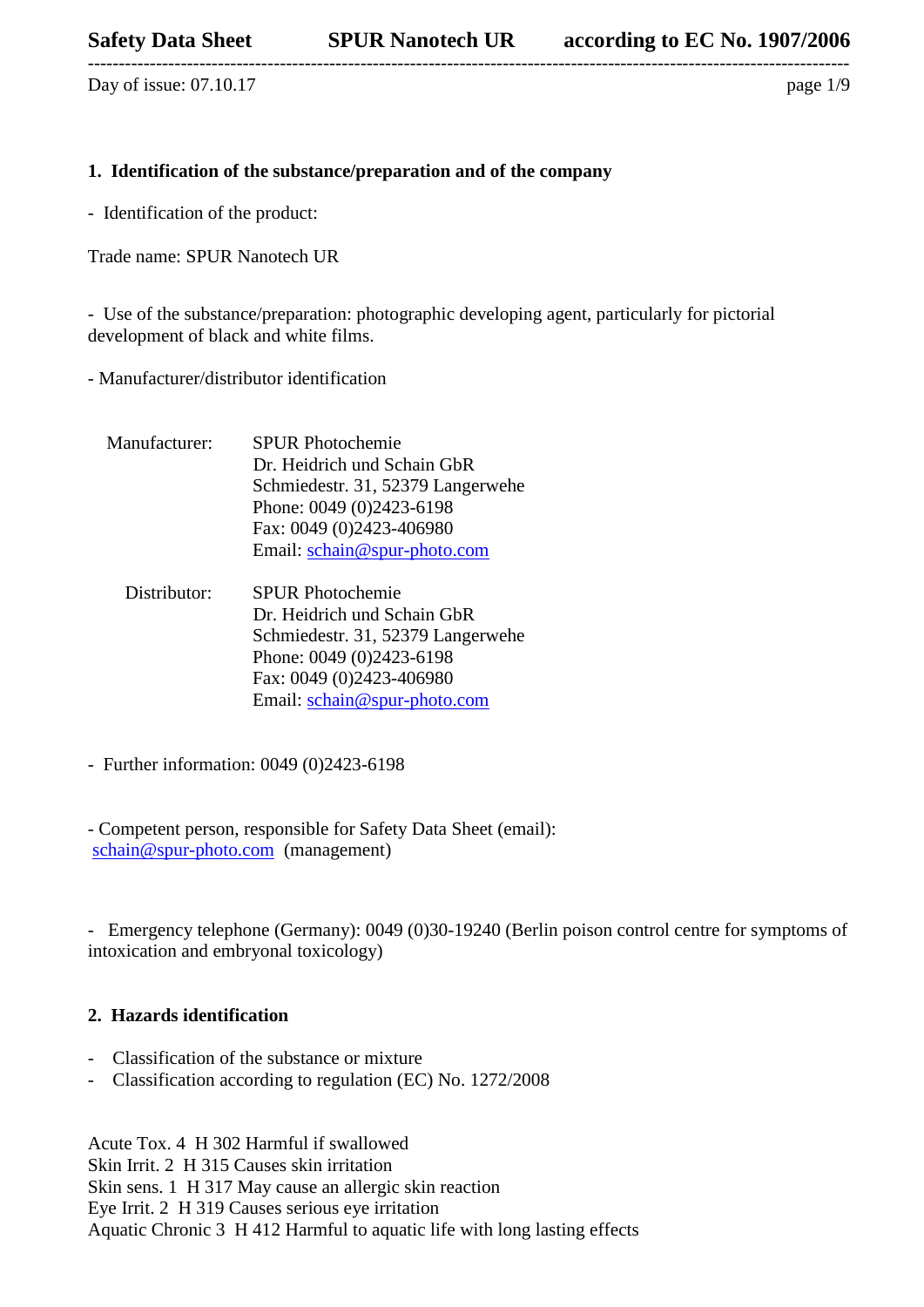--------------------------------------------------------------------------------------------------------------------------- Day of issue:  $07.10.17$  page  $2/9$ 

- Labelling elements
- Labelling according to regulation (EC) No. 1272/2008

The mixture is classified and labelled according to the CLP Regulation

- Hazard pictogram



- Signal word: Warning
- Hazard statements

H 302 Harmful if swallowed H 315 Causes skin irritation H 317 May cause an allergic skin reaction H 319 Causes serious eye irritation H 412 Harmful to aquatic life with long lasting effects

- Precautionary statements

P 273 Avoid release to the environment P 301 + P 312 IF SWALLOWED: Call a POISON CENTER or doctor/physician if you feel unwell P 302 + P 352 IF ON SKIN: Wash with plenty of soap and water P 305 + P 351 + P 338 IF IN EYES: Rinse cautiously with water for several minutes. Remove contact lenses, if present and easy to do. Continue rinsing P 337 + P 313 If eye irritation persists: Get medical advice/attention

# **3. Composition/Information on ingredients**

- Chemical characterisation: aqueous solution

- Hazardous ingredients:

Diethylene glycol: EINECS: 203-872-2; CAS-RN: 111-46-6 Percentage:  $<$  7 % Classification according to Regulation (EC) No. 1272/2008: STOT RE 2 H 373; Acute Tox. 4 H 302

Trilon C: EINECS: 205-391-3; CAS-RN: 140-01-2 Percentage:  $< 0.9 \%$ Classification according to Regulation (EC) No. 1272/2008: Acute Tox. (inhalative) 4 H 332; Repr. Lact. 2 H 361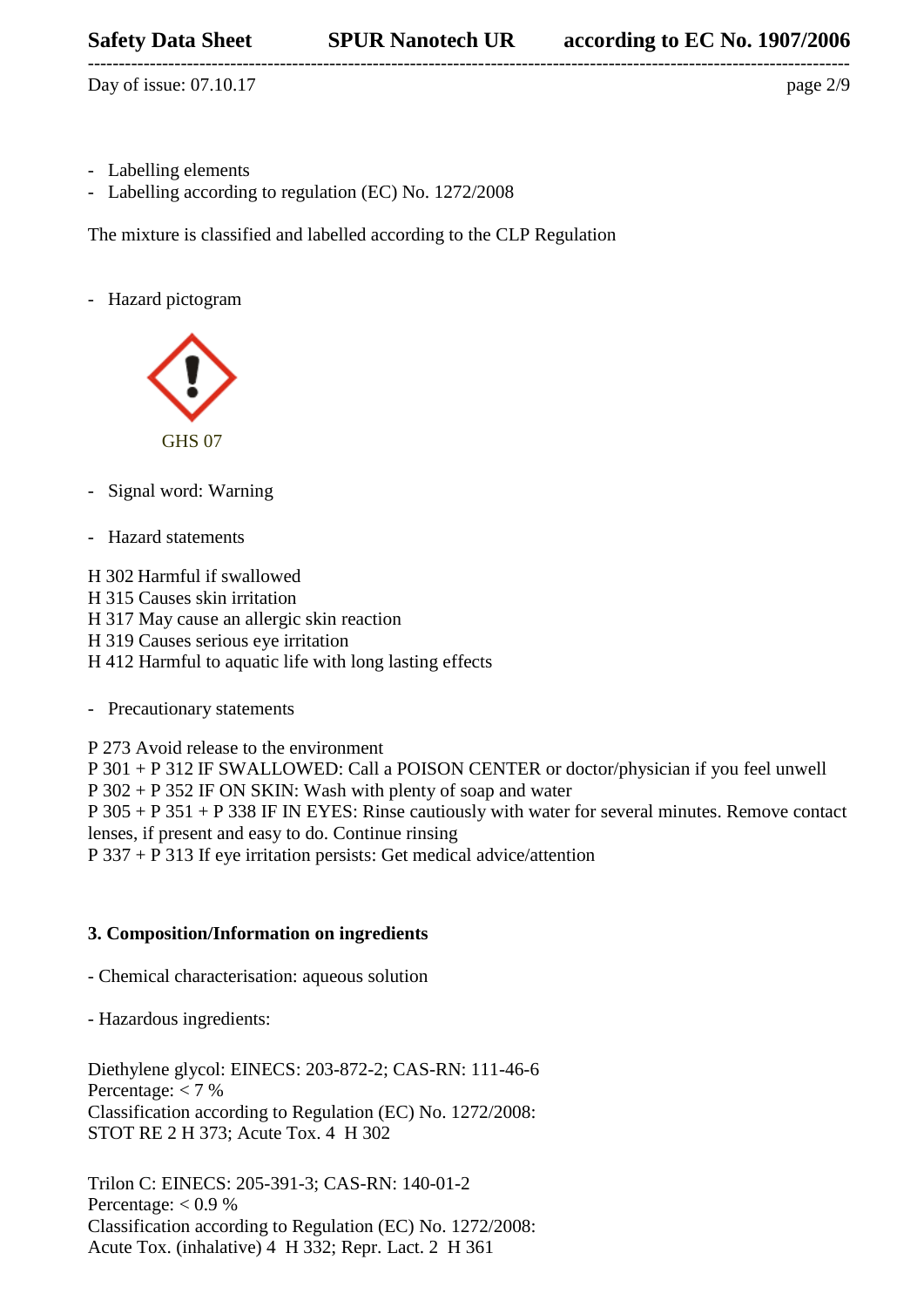--------------------------------------------------------------------------------------------------------------------------- Day of issue:  $07.10.17$  page  $3/9$ 

Hydroquinone sulfonic acid (potassium salt): EINECS: 244-584-7; CAS-RN: 21799-87-1 Percentage:  $< 2.5 \%$ Classification according to Regulation (EC) No. 1272/2008: Eye Irrit. 2 H 319; Skin Sens. 1 H 317

Hydroquinone (1.4-Dihydroxybenzene): EINECS: 204-617-8; CAS-RN: 123-31-9 Percentage:  $< 1 \%$ Classification according to Regulation (EC) No. 1272/2008: Carc.2 H 351; Muta 2 H 341; Acute Tox. 4 H 302: Eye Dam. 1 H 318; Skin Sens. 1 H 317; Aquatic Acute. 1 H 400

4-Hydroxymethyl-4-methyl-1-phenyl-3-pyrazolidone: EINECS: 235-920-3; CAS-RN: 13047-13-7 Percentage:  $< 0.3 %$ Classification according to Regulation (EC) No. 1272/2008: Acute Tox. 4 H 302; Skin Sens. 1 H 317 ; Aquatic Chronic 2 H 411

1-Phenyl-3-pyrazolidinone: EINECS: 202-155-1, CAS-RN. 92-43-3 Percentage:  $< 0.25 %$ Classification according to Regulation (EC) No. 1272/2008: Acute Tox. 4 H 302; Aquatic Chronic 2 H 411

Sodium Tetraborate Decahydrate: EINECS: 215-540-4; CAS-RN: 1303-96-4 Percentage:  $< 1.5 \%$ Classification according to Regulation (EC) No. 1272/2008: Repr. 1B H 360; Eye Irrit. 2 H 319

Potassium Thiocyanate: EINECS: 206-370-1; CAS-Nr. 333-20-0 Percentage:  $< 0.5 \%$ Classification according to Regulation (EC) No. 1272/2008: Acute Tox. 4 H 302; H 312; H 332; Aquatic Chronic 3 H 412

- Additional reference: The wording of the hazard warnings can be looked up under section 16.

# **4. First-aid measures**

- General information: Remove items of clothing contaminated by the product immediately.

- Inhalation: Move affected person to fresh air and keep at rest. In case of persistent complaints seek medical advice.

- Skin contact: Wash off thoroughly with plenty of water.

- Eye contact: Remove contact lenses, open eyelids, flush thoroughly with water and consult a doctor.

- Ingestion: If swallowed, rinse mouth and drink plenty of water. Do not induce vomiting. Seek medical advice.

- Special information for your doctor: None.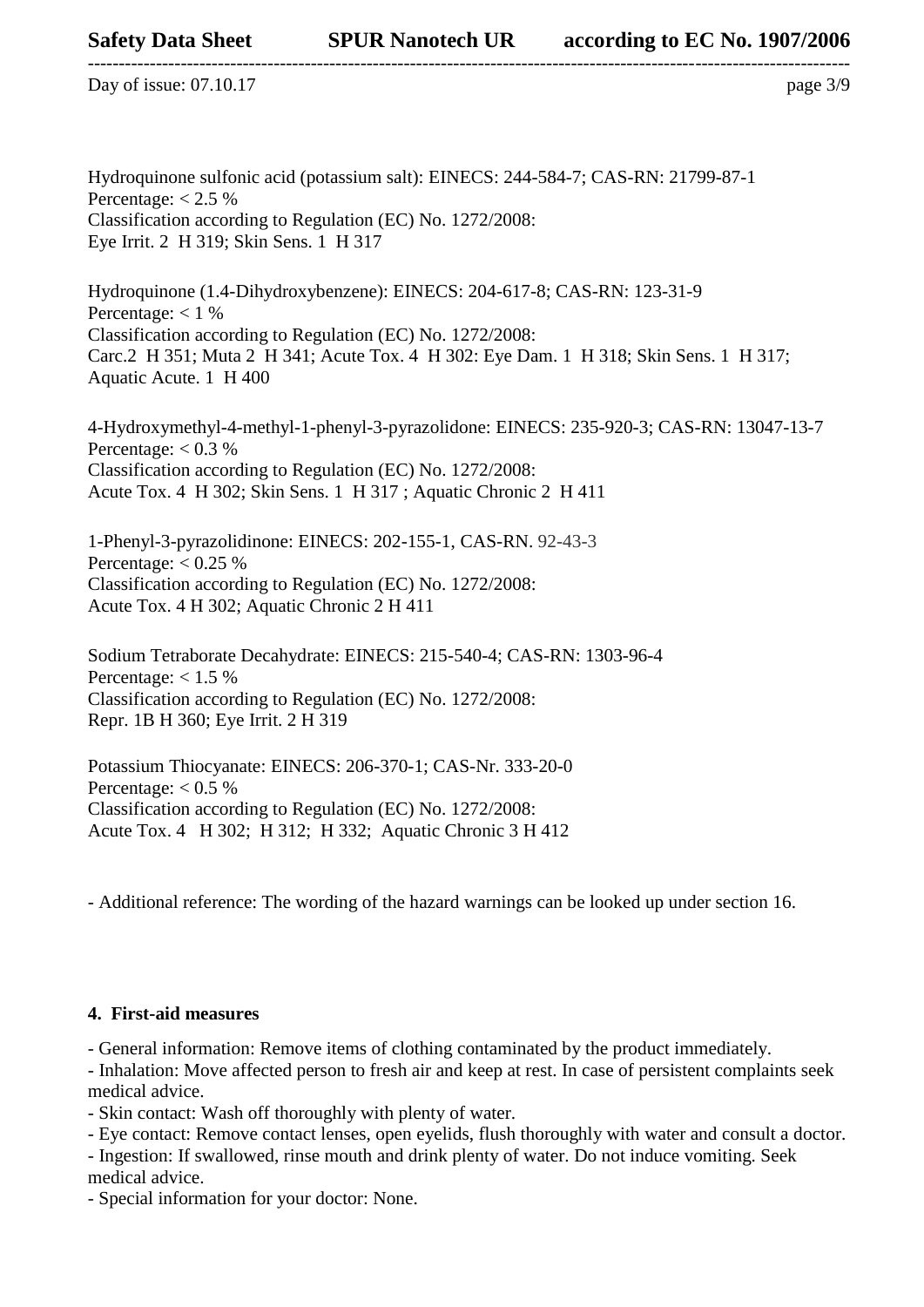--------------------------------------------------------------------------------------------------------------------------- Day of issue:  $07.10.17$  page  $4/9$ 

# **5. Fire-fighting-measures**

- Suitable extinguishing media: CO2, extinguishing powder, water spray. Fight larger fires with water spray jets or alcohol-resistant foam.

- Non suitable extinguishing media: None

- Specific Hazards: Hazardous combustion products: sulphur dioxide (Part A)

- Protective equipment: Do not inhale explosion and combustion gases. Wear breathing apparatus and protective clothing.

- Particular fire and explosion hazards: None

# **6. Accidental release measures**

- Personal precautions: Provide for sufficient ventilation.

- Environmental precautions: Do not empty into drains; prevent the product from contaminating surface or ground water. If waters or sewage are contaminated, report to the competent authorities. Dilute with plenty of water.

- Methods for cleaning up: Absorb with a liquid-binding agent (sand, mountain flour, acid binding agent, universal binding agent, sawdust). Sweep up and store in suitable container, dispose of contaminated material as waste labelled according to waste law in force.

- Additional information: Flush residues with water.

# **7. Handling and storage**

#### **- Handling:**

**-** Safe handling: Provide for proper ventilation in work area. Avoid long-term and repeated skin contact; no special measures required if used properly.

**-** Fire and explosion control: No special measures required.

#### **- Storage:**

**-** Storage facilities and containers: No specific requirements.

**-** Storage with other substances: Do not store with acids, strong oxidants, and food.

### **- Further information on storage conditions:**

**-** Store in well-sealed containers cool and dry. Store away from heat and direct sunlight. Do not expose to light. Keep locked up and out of reach of children. Recommended storage temperature: 10 to 15° C.

#### **- Storage class:**

**-** Classification according to Ordinance on Industrial Safety and Health: n/a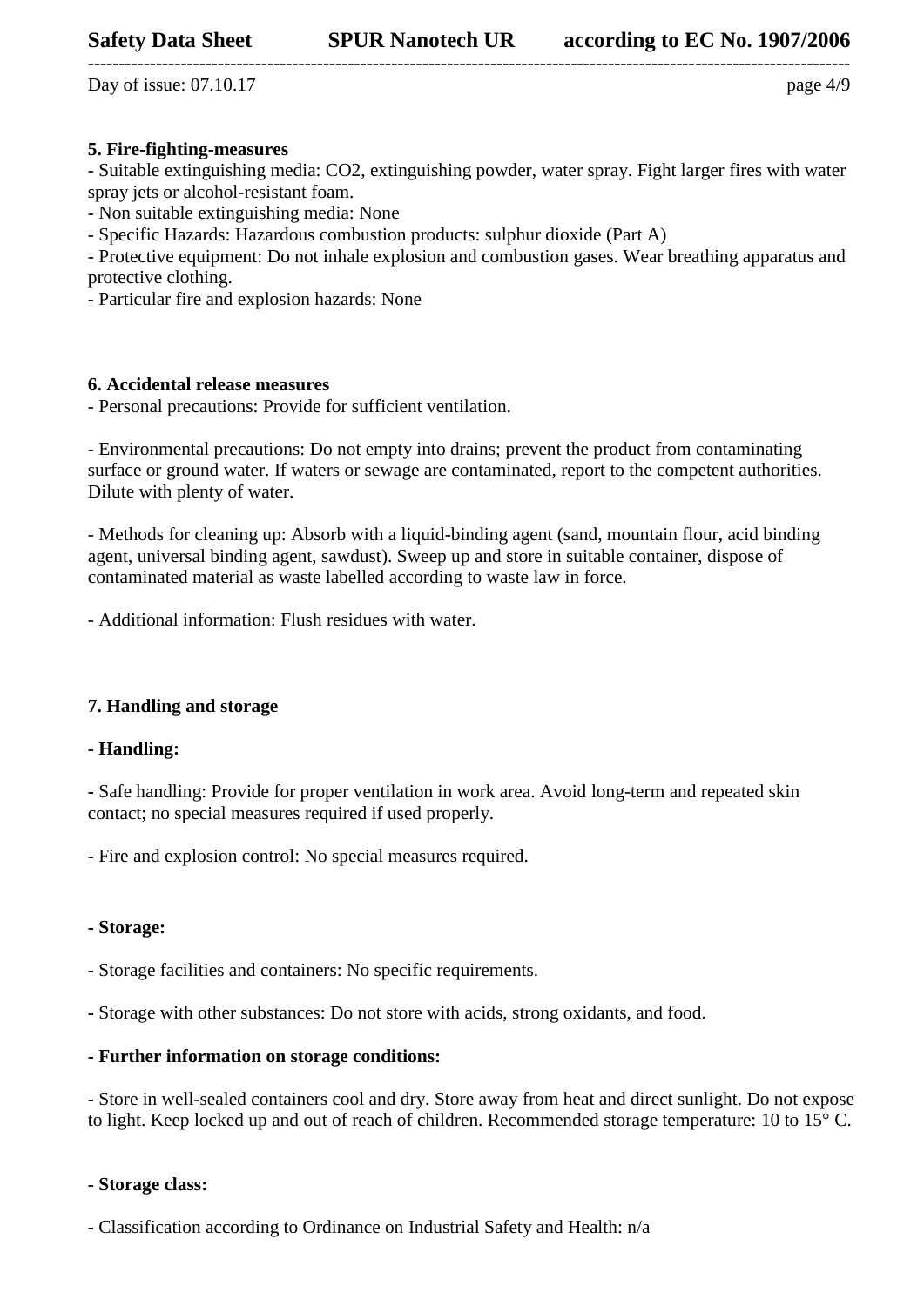---------------------------------------------------------------------------------------------------------------------------

Day of issue: 07.10.17 page 5/9

# **8. Exposure controls/personal protection**

**-** Additional information for system design**:** None

| - Components with workplace-specific control parameters (Part A): |                                           |  |  |  |
|-------------------------------------------------------------------|-------------------------------------------|--|--|--|
| 111-46-6 Diethylene glycol                                        |                                           |  |  |  |
| MAC (Germany)                                                     | $44 \text{ mg/m}^3$ ; $10 \text{ ml/m}^3$ |  |  |  |
|                                                                   | $4(I);$ DFG, Y                            |  |  |  |
| 1303-96-4 Sodium Tetraborate Decahydrate                          |                                           |  |  |  |
| MAC (Germany)                                                     | $0,5 \text{ mg/m}^3$ ;                    |  |  |  |
|                                                                   | $2(I)$ ; AGS, Y, 10;                      |  |  |  |

| - Personal protective equipment:                                                                                                                                                                                                                                                                                                                                                                                                                                                                                                                  |  |  |
|---------------------------------------------------------------------------------------------------------------------------------------------------------------------------------------------------------------------------------------------------------------------------------------------------------------------------------------------------------------------------------------------------------------------------------------------------------------------------------------------------------------------------------------------------|--|--|
| General protection and hygiene measures: Wash hands before breaks and end of work. Do not                                                                                                                                                                                                                                                                                                                                                                                                                                                         |  |  |
| inhale gases, vapours, or aerosols. Avoid skin and eye contact.                                                                                                                                                                                                                                                                                                                                                                                                                                                                                   |  |  |
| Respiratory protection: Not required.                                                                                                                                                                                                                                                                                                                                                                                                                                                                                                             |  |  |
| Hand Protection: Wear protective gloves made from materials impermeable and resistant to the                                                                                                                                                                                                                                                                                                                                                                                                                                                      |  |  |
| product/substance/preparation. The materials have to be chosen with due regard to penetration                                                                                                                                                                                                                                                                                                                                                                                                                                                     |  |  |
| times, permeation rates, and degradation.                                                                                                                                                                                                                                                                                                                                                                                                                                                                                                         |  |  |
| Glove material: The choice of a suitable glove not only depends on the material, but also on further<br>quality features and may vary from manufacturer to manufacturer. As the product is a preparation<br>composed of a number of substances, the stability of the glove materials is not predictable and,<br>therefore, needs to be tested before use. The liquid tightness of the glove has to be tested before it is<br>used again. Due to a lack of testing, no glove material can be recommended for the<br>product/substance/preparation. |  |  |
| Penetration time of the glove material: The exact breakthrough time can be given by the protective                                                                                                                                                                                                                                                                                                                                                                                                                                                |  |  |
| gloves manufacturer and is to be observed.                                                                                                                                                                                                                                                                                                                                                                                                                                                                                                        |  |  |
| Eye Protection: Wear safety goggles.                                                                                                                                                                                                                                                                                                                                                                                                                                                                                                              |  |  |
| Skin/body protection: Wear protective clothing.                                                                                                                                                                                                                                                                                                                                                                                                                                                                                                   |  |  |

# **9. PHYSICAL AND CHEMICAL PROPERTIES**

| <b>Preparation</b>    |                  |
|-----------------------|------------------|
| - General information |                  |
| Form:                 | liquid           |
| Colour:               | light yellow     |
| Odour:                | faint smell of   |
|                       | ammonia          |
| - Change of state     |                  |
| Melting point / range | not determined   |
| Boiling point / range | $>100^{\circ}$ C |
| - Flash point         | not applicable   |
| - Auto-flammability   | no $\sim$        |
| - Explosion hazard    |                  |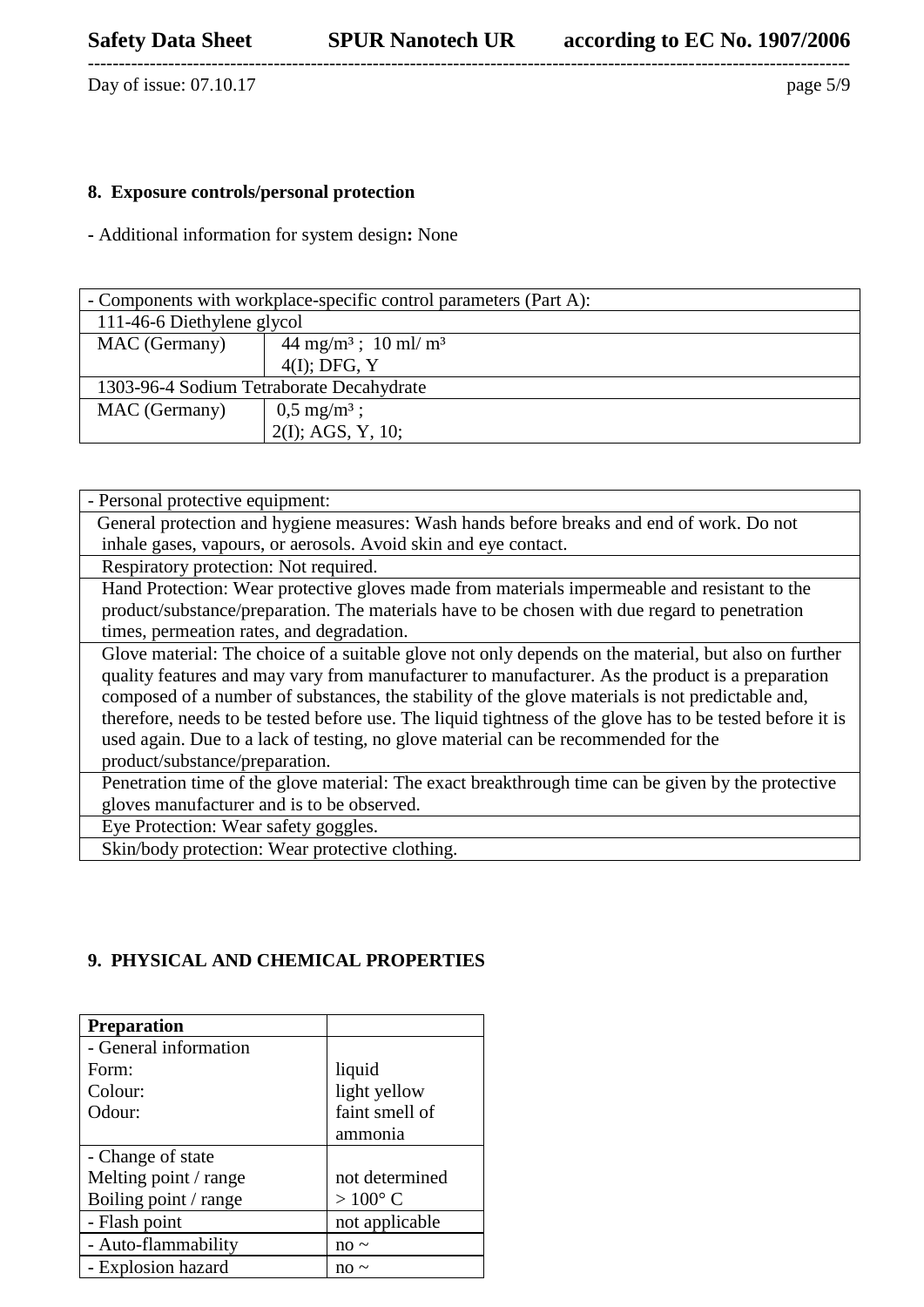---------------------------------------------------------------------------------------------------------------------------

Day of issue: 07.10.17 page 6/9

| - Vapour pressure at $20^{\circ}$ C | not specified             |
|-------------------------------------|---------------------------|
| - Density at 20° C                  | $1.186$ g/cm <sup>3</sup> |
| - Solubility in/miscibility with    |                           |
| water                               | complete                  |
| -pH-value at $20^{\circ}$ C         | 9.7                       |
| - Solvent content                   |                           |
| Organic solvent:                    | 0.0 %                     |
| Water:                              | 69.1 %                    |
| VOC (EU):                           | 0.0 %                     |
| - Solids content:                   | 30.9 %                    |

# **10. Stability and reactivity**

- Thermal decomposition/conditions to avoid: No decomposition when used properly.
- Materials to avoid: Strong acids and oxidising agents
- Hazardous reactions: No hazardous reactions known.
- Hazardous decomposition products: None.

# **11. Toxicological information**

- Acute toxicity - Classification relevant LD/LC50 values: 123-31-9 Hydroquinone Oral: Dermal: LD50 LD50 320 mg/kg (rat) > 4800mg/kg (rat) 1303-96-4 Sodium Tetraborate Decahydrate Oral: LD50 2660 mg/kg (rat) Dermal:  $|$  LD50  $|$  > 2000 mg/kg (rabbit) 21799-87-1 Hydroquinone sulfonic acid (potassium salt) Oral:  $LD50$  > 10000 mg/kg (rat) Dermal:  $|$  LD50  $|$  > 5000 mg/kg (rabbit) 92-43-3 1-Phenyl-3-pyrazolidinone Oral: LD50 200 mg/kg (rat) 13047-13-7 4-Hydroxymethyl-4-methyl-1-phenyl-3-pyrazolidone Oral: Dermal: Dermal: Dermal: Oral: Oral: 111-46-6 Diethylene glycol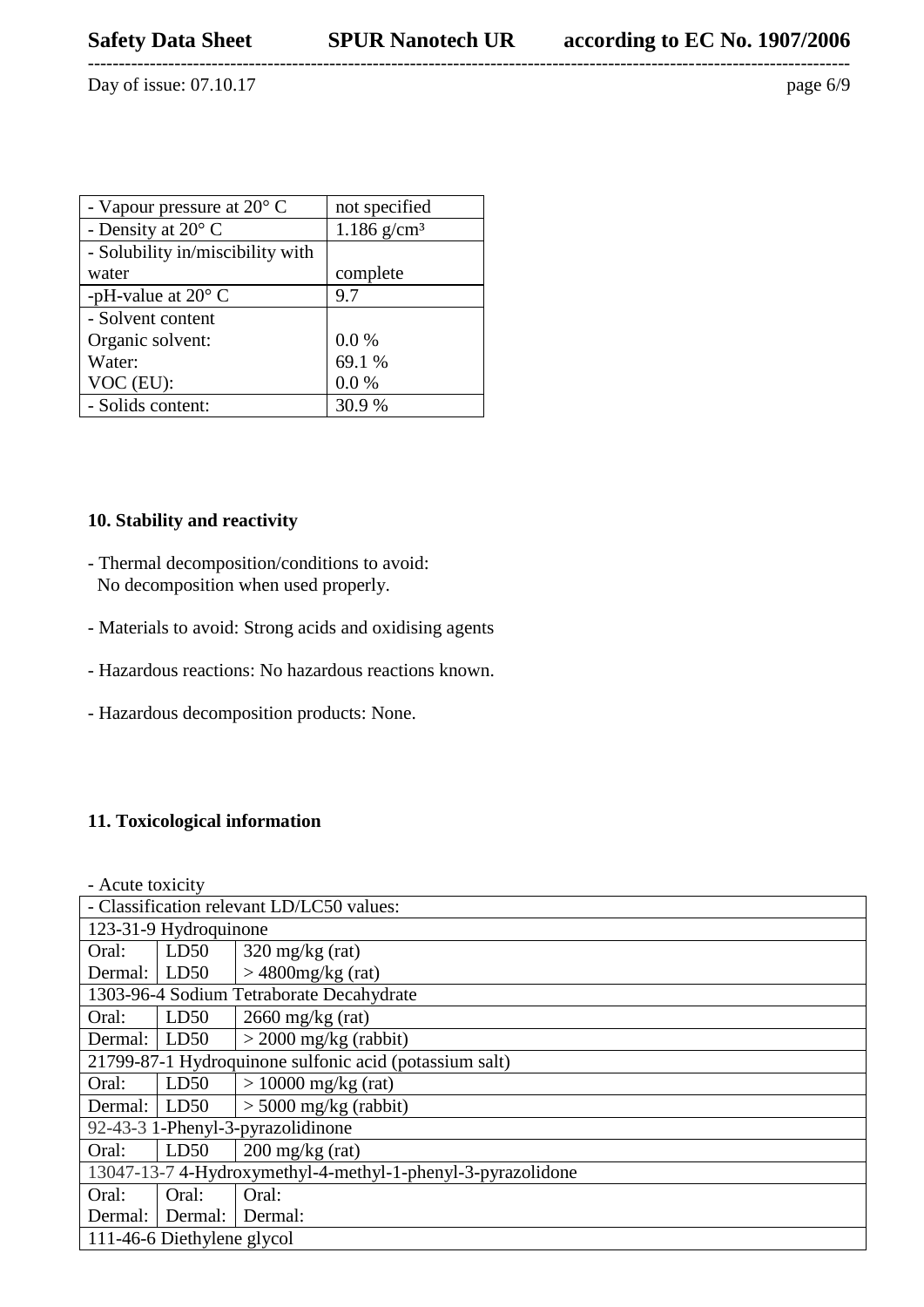Day of issue:  $07.10.17$  page  $7/9$ 

| Oral:                            | LD50             | $12565 \text{ mg/kg}$ (rat) |
|----------------------------------|------------------|-----------------------------|
| Oral:                            | LDL <sub>o</sub> | 1000 $mg/kg$ (human)        |
| - 333-20-0 Potassium Thiocyanate |                  |                             |
| Oral:                            |                  | LD50   854 mg/kg (rat)      |
| - Primary irritant effect:       |                  |                             |

---------------------------------------------------------------------------------------------------------------------------

- Skin: Irritant effect possible.

- Eye: Irritant effect possible.

- Sensitisation: May cause sensitisation by skin contact.

#### **12. Ecological information**

- Ecotoxicity

| -----------                       |                                                             |  |
|-----------------------------------|-------------------------------------------------------------|--|
| - Aquatic toxicity                |                                                             |  |
| 123-31-9 Hydroquinone             |                                                             |  |
| EC50                              | 48h: 0.29 mg/l (daphnia magna)                              |  |
| LC50                              | 96h: 0.044 mg/l (Pimepales promelas)                        |  |
|                                   | 13047-13-7 4-Hydroxymethyl-4-methyl-1-phenyl-3-pyrazolidone |  |
| EC50                              | 24h: 7.1 ppm (Daphnia magna)                                |  |
| LC50                              | $1 - 10$ mg/l (fish fathead minnow / Pimephales promelas)   |  |
| LC50                              | 35 mg/l (fish ide / Leuciscus idus auratus Bade)            |  |
| LC50                              | 96h: 32 ppm (fish rainbow trout / Onchorhynchus mykiss)     |  |
| 92-43-3 1-Phenyl-3-pyrazolidinone |                                                             |  |
| LC50                              | 96h: 5 mg/l (Pimepales promelas, fish)                      |  |
| 333-20-0 Potassium thiocyanate    |                                                             |  |
| EC50                              | 48h: 11 mg/l (Daphnia magna)                                |  |
| LC50                              | 96h: 100 mg/l (Onchorhynchus mykiss)                        |  |
|                                   | $\sim$ 1. $\sim$ 1.                                         |  |

- Remark: Harmful to fish

- General Information:

Water hazard class 2 (self-assessment according to VwVwS(German administrative regulation regarding water pollutants)): Hazardous to water.

Do not empty into drains; do not let product contaminate ground water, waters or sewage. Danger to drinking water if even small quantities leak into the ground.

Harmful to aquatic organisms.

#### **13. Disposal considerations**

- Product:

- Recommendation: Do not dispose of the product through household waste. Do not let product contaminate sewage.

- European Waste Directory

090101 | water-based developer and activator solutions

- Uncleaned packaging:

- Recommendation: Disposal according to official regulations and requirements.

- Recommended cleaning agent: Water, if necessary, with cleaning agent.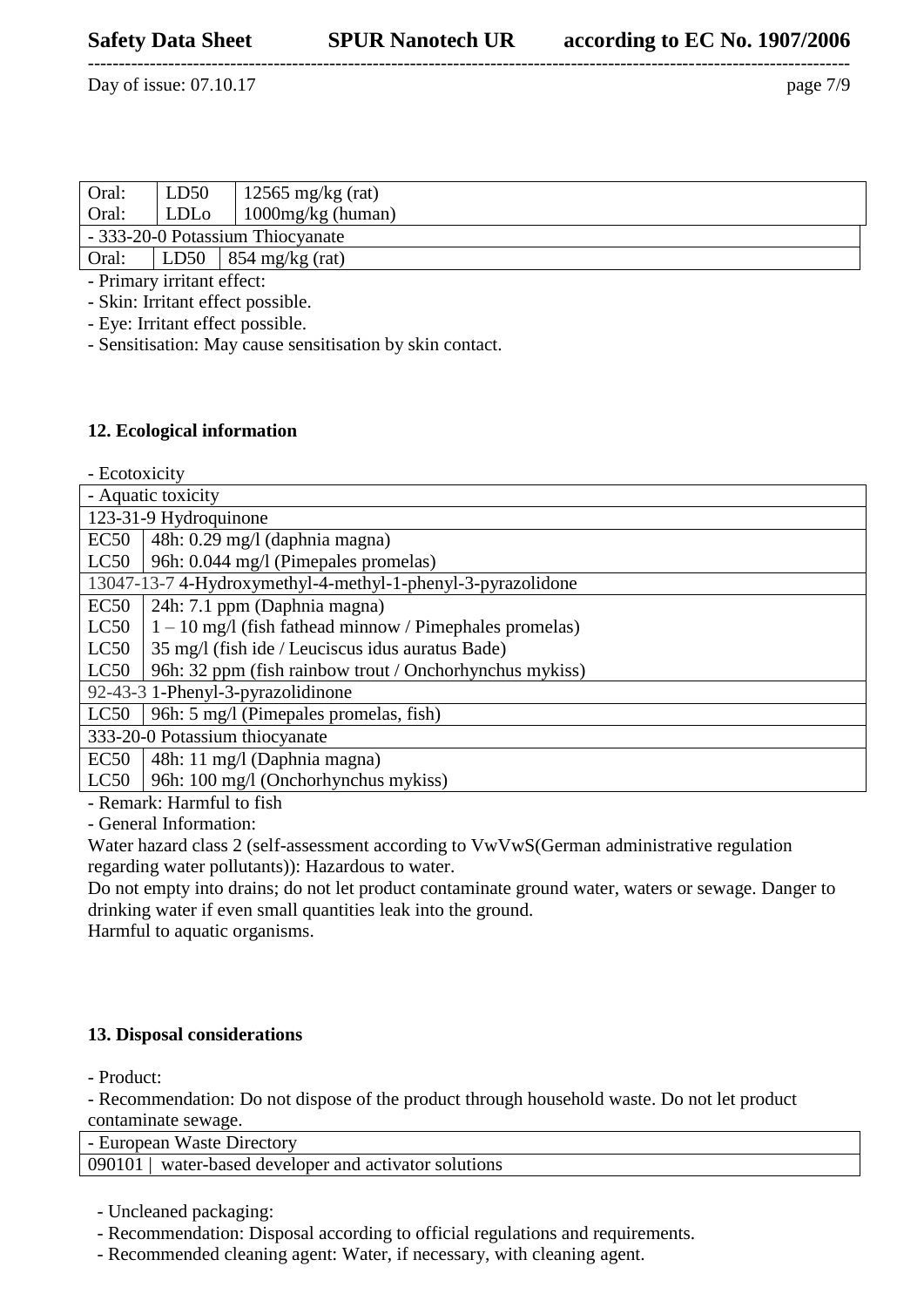---------------------------------------------------------------------------------------------------------------------------

Day of issue:  $07.10.17$  page  $8/9$ 

# **14. Transport information**

- Land transport ADR/RID and GGVS/GGVE (cross-border/inland):
- ADR/GGVS/E class: No dangerous good, not classified.
- Maritime transport IMDG/GGVSea:
- IMDG/GGVSea-class: No dangerous good, not classified.
- Marine pollutant: No
- Air transport ICAO-TI and IATA-DGR:
- ICAO/IATA class: No dangerous good, not classified.
- UN "Model Regulation" : No dangerous good, not classified.

#### **15. Regulatory information**

Designation according to EC guidelines: The mixture is classified and labelled according to the CLP Regulation (EC) No. 1272/2008:

- Hazard pictogram



- Signal word: Warning
- Hazard statements

H 302 Harmful if swallowed H 315 Causes skin irritation H 317 May cause an allergic skin reaction H 319 Causes serious eye irritation H 412 Harmful to aquatic life with long lasting effects

- Precautionary statements

P 273 Avoid release to the environment

P 301 + P 312 IF SWALLOWED: Call a POISON CENTER or doctor/physician if you feel unwell

P 302 + P 352 IF ON SKIN: Wash with plenty of soap and water

P 305 + P 351 + P 338 IF IN EYES: Rinse cautiously with water for several minutes. Remove contact lenses, if present and easy to do. Continue rinsing

P 337 + P 313 If eye irritation persists: Get medical advice/attention

Special designation of certain preparations: -